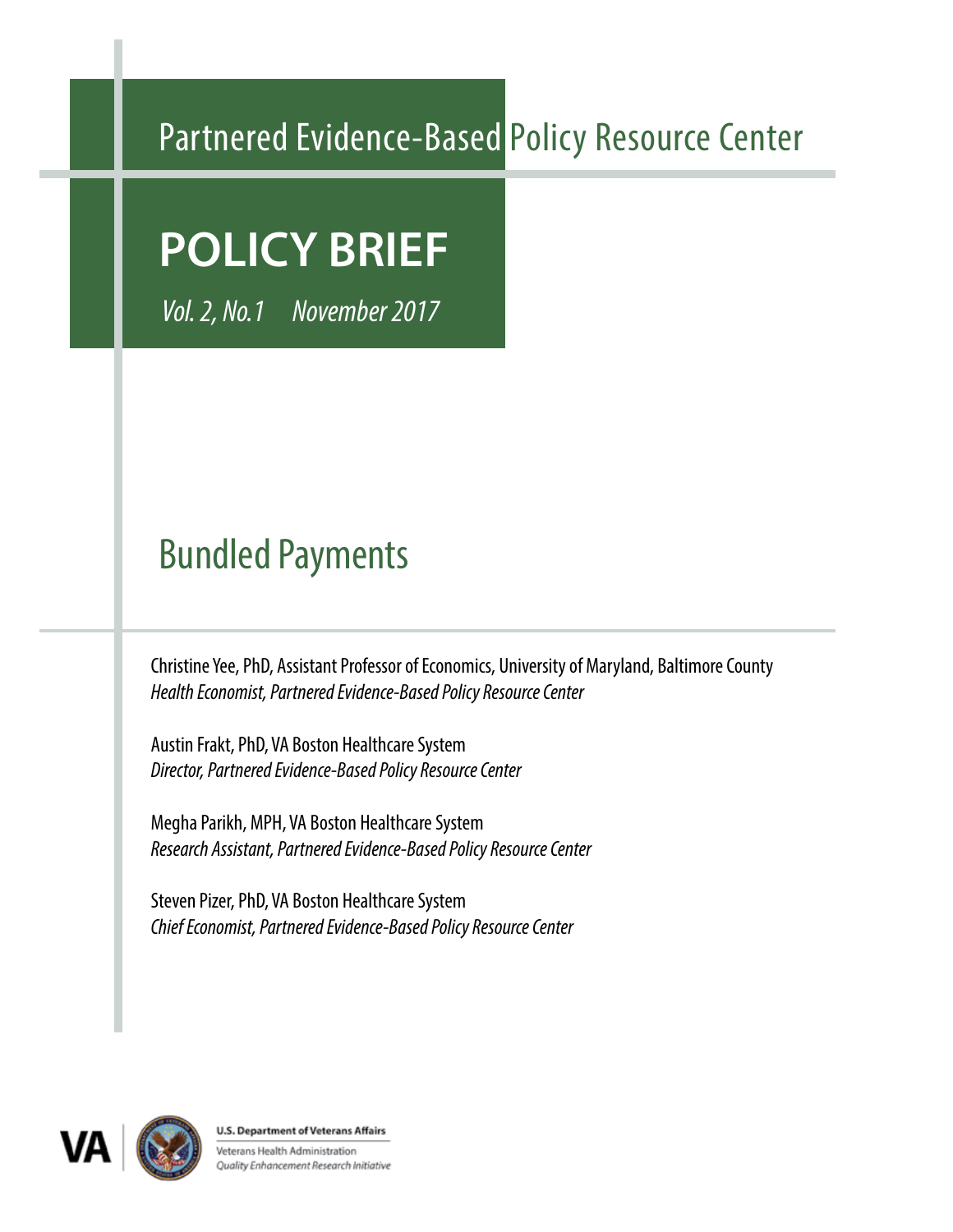Through the Choice Act<sup>1</sup> the VHA expanded its role as a purchaser of care, alongside its traditional role as a provider. Under the Act, the VHA purchases non-VHA care at fee-for-service Medicare prices for Veterans living too far from or waiting too long for care at a VHA facility. Further expansion of purchased care invites an opportunity for the VHA to reconsider not just to whom to offer it, but how to pay for it.

Prior PEPReC policy briefs describe the benefits and consequences of the VHA purchasing care under a fee-for-service system like Traditional Medicare<sup>2</sup> or under a system in which cost risk is shifted to other entities, as Medicare does with its Medicare Advantage program<sup>3.</sup>

Bundled payments are another approach being explored by the Centers for Medicare & Medicaid Services (CMS), private payers, and self-insured employers. This Policy Brief explains what bundled payment contracting is and some key findings for health care spending, utilization, and quality from studies of prior bundled payment initiatives initiated by Medicare and including hospital care.

# **Bundled Payments Defined**

Under a bundled payment contract, the payer pays one lump-sum amount for a pre-defined set of medical services that are provided to a patient during a pre-defined duration of time initiated by a health event (called an "episode of care"). This brief focuses on bundled services for episodes that begin with a hospital admission. Depending on the contract, the bundle may include just hospital services, or some combination of hospital services, physician services, pharmaceutical products, and post-acute care.

#### **Figure 1. Provider Payment Approaches and Cost Risk**



Unlike fee-for-service, in which payers bear almost all of the financial risk, bundled payments shift some risk to providers. Yet, the financial risk resulting from services provided after the episode of care or outside the bundle is still borne by the payer. Thus, bundled payments occupy a middle ground between fee-for-service payments and capitation or global payments. (*Figure 1*)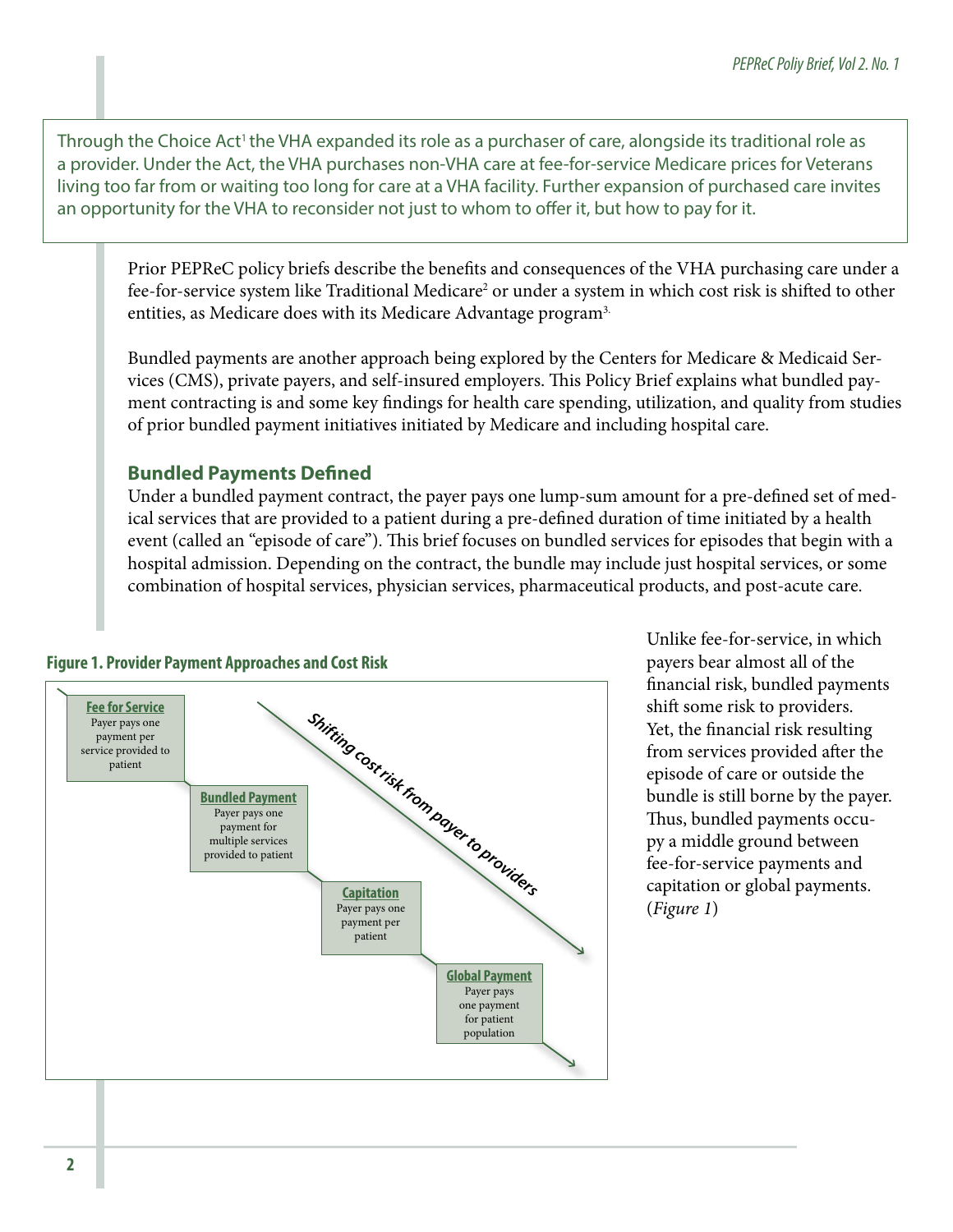## **Bundled Payments and Health Care Spending**

Many of Medicare's hospital-focused bundled payment initiatives have been associated with either lowering Medicare expenditures or slowing their growth. (Table1). The Inpatient Prospective Payment System (IPPS) was the first Medicare bundled payment program and began in 1983 (Table 2). Under IPPS, all hospital services during a hospital stay are bundled, and hospitals are paid a prospectively determined amount based on the patient's diagnosis. IPPS is associated with slowing the growth of Medicare expenditures on hospital inpatient services. In the first 5 years after implementation (1983-1988), Medicare saved approximately \$17 billion (in 1988 dollars) on inpatient expenditures relative to what it would have spent had its pre-IPPS growth rate continued.<sup>4</sup>

| Outcome                     | <b>Bundled Payment Effect</b>                                               |  |  |
|-----------------------------|-----------------------------------------------------------------------------|--|--|
| <b>Medicare Costs</b>       |                                                                             |  |  |
| <b>Bundled services</b>     | Decrease (if discount is applied)<br>No change (if discount is not applied) |  |  |
|                             |                                                                             |  |  |
| Services outside bundle     | Increase                                                                    |  |  |
| <b>Utilization</b>          |                                                                             |  |  |
| <b>Readmissions</b>         | No change                                                                   |  |  |
| <b>Emergency Department</b> | No change                                                                   |  |  |
| Post-Acute Care             | Mixed (if post-acute care is not included in the bundle)                    |  |  |
|                             | Decrease (if post-acute care is included in the bundle)                     |  |  |
| <b>Quality</b>              |                                                                             |  |  |
| <b>Mortality</b>            | No change                                                                   |  |  |
| <b>Functioning</b>          | Mostly no change; some worsening                                            |  |  |

#### **Table 1. Summary of Published Evidence**

Subsequent Medicare bundled payment initiatives have been associated with lower payer costs per episode. The savings largely stem from discounts that providers offered or agreed to as a condition of participation. For example, hospitals that participated in the Medicare Participating Heart Bypass Center (HBC) Demonstration (a bundled payment initiative that commenced in 1991 and included both hospital and physician services during the hospital stay for coronary artery bypass surgery) offered 9.7% to 36.7% discounts off the IPPS payment. As a result, the program saved between \$3,000 and \$8,500 per episode.<sup>5</sup>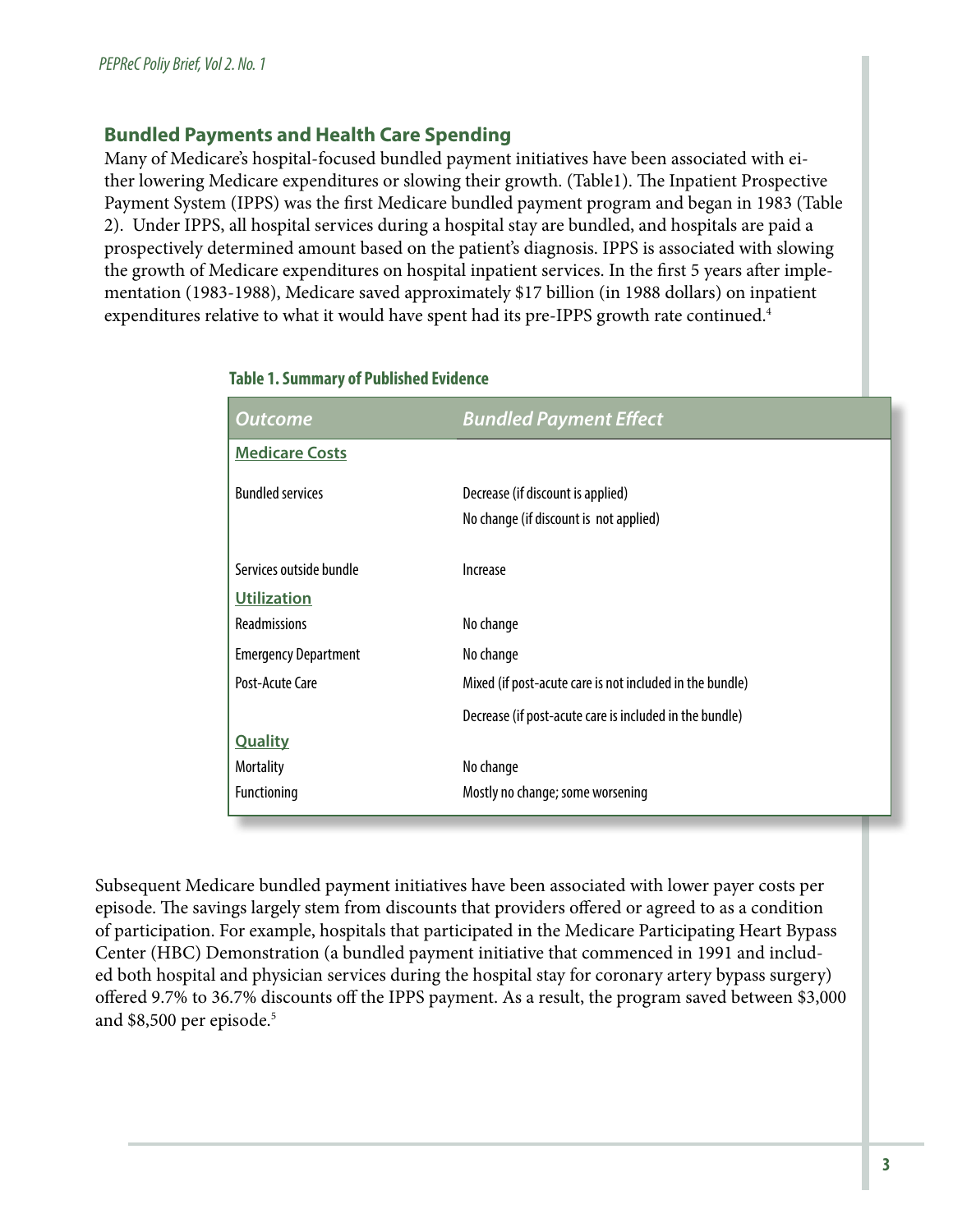More recently, in 2009-2013, Medicare oversaw the Acute Care Episode (ACE) Demonstration, which covered five inpatient cardiac and two orthopedic surgical procedures.6 Participating hospitals offered discounts up to 8.25%, depending on type of procedure and service. Thus, Medicare saved less per episode—between \$71 and \$1,077 per episode—in the ACE demonstration than in the HBC demonstration.<sup>7</sup>

The most recent bundled payment initiatives have less varied and typically smaller discounts. For example, the Bundled Payments for Care Improvement (BPCI) Initiative, which began in 2013, includes four bundled payment models for which the discount (after phase-in) on target prices for certain bundles of services ranges between 1% and 3.25%<sup>8,9</sup>). The Comprehensive Care for Joint Replacement (CJR), which began in 2016, applies a discount (after phase-in) on target prices that ranges between 1.5% and 3.0%.<sup>10</sup> The discount rate is higher for hospitals with lower quality scores.<sup>11</sup> BPCI Model 1 reduced Medicare expenditures for episodes by \$123 or 1.0%.12 A case study of a particular hospital that participated in both the ACE and BPCI Model 2 programs for major joint replacement of the lower extremity cases reduced Medicare expenditures by \$5,577 per episode without complications (or 20.8%), although no control group was used.13 There are no findings on CJR episodes yet.

| <b>Bundled Payment Initiative</b>                              | <b>Timeframe</b> | <b>Services in Bundle?</b>                          | <b>Duration:</b><br>>30 Days? |
|----------------------------------------------------------------|------------------|-----------------------------------------------------|-------------------------------|
| Inpatient Prospective Payment System (IPPS)                    | $1983 - now$     | Hospital                                            | $\mathsf{N}$                  |
| Heart Bypass Center Demonstration (HBC)                        | 1991-1996        | $Hospital + physical$                               | $\mathsf{N}$                  |
| Hospital Gainsharing Demonstration (HG)                        | 2008-2011        | Hospital                                            | Y                             |
| Acute Care Episode Demonstration (ACE)                         | 2009-2013        | $Hospital + physical$                               | $\mathsf{N}$                  |
| Physician Hospital Collaboration<br><b>Demonstration (PHC)</b> | 2009-2013        | Hospital                                            | Y                             |
| <b>BPCI Model 1</b>                                            | 2013-2016        | Hospital                                            | N                             |
| <b>BPCI Model 2</b>                                            | 2013-2016        | Hospital $+$ physician $+$<br>post-acute care (PAC) | Y                             |
| <b>BPCI Model 3</b>                                            | 2013-2018        | Post-acute care                                     | Y                             |
| <b>BPCI Model 4</b>                                            | 2013-2018        | $Hospital + physical$                               | Y*                            |
| Comprehensive Care for Joint<br>Replacement (CJR) Model        | 2016-2021        | $Hospital + physician + PAC$                        | Y                             |

#### **Table 2. Medicare's Bundled Payment Initiatives for Hospital-Initiated Episodes**

\*BPCI Model 4 episodes of care were defined as the initial hospital stay and any related readmissions within 30 days of discharge. **Note:** Medicare has implemented several bundled payment initiatives for episodes associated with a hospital inpatient admission. They differ in the types of services that are included in the bundle, as indicated in the table above.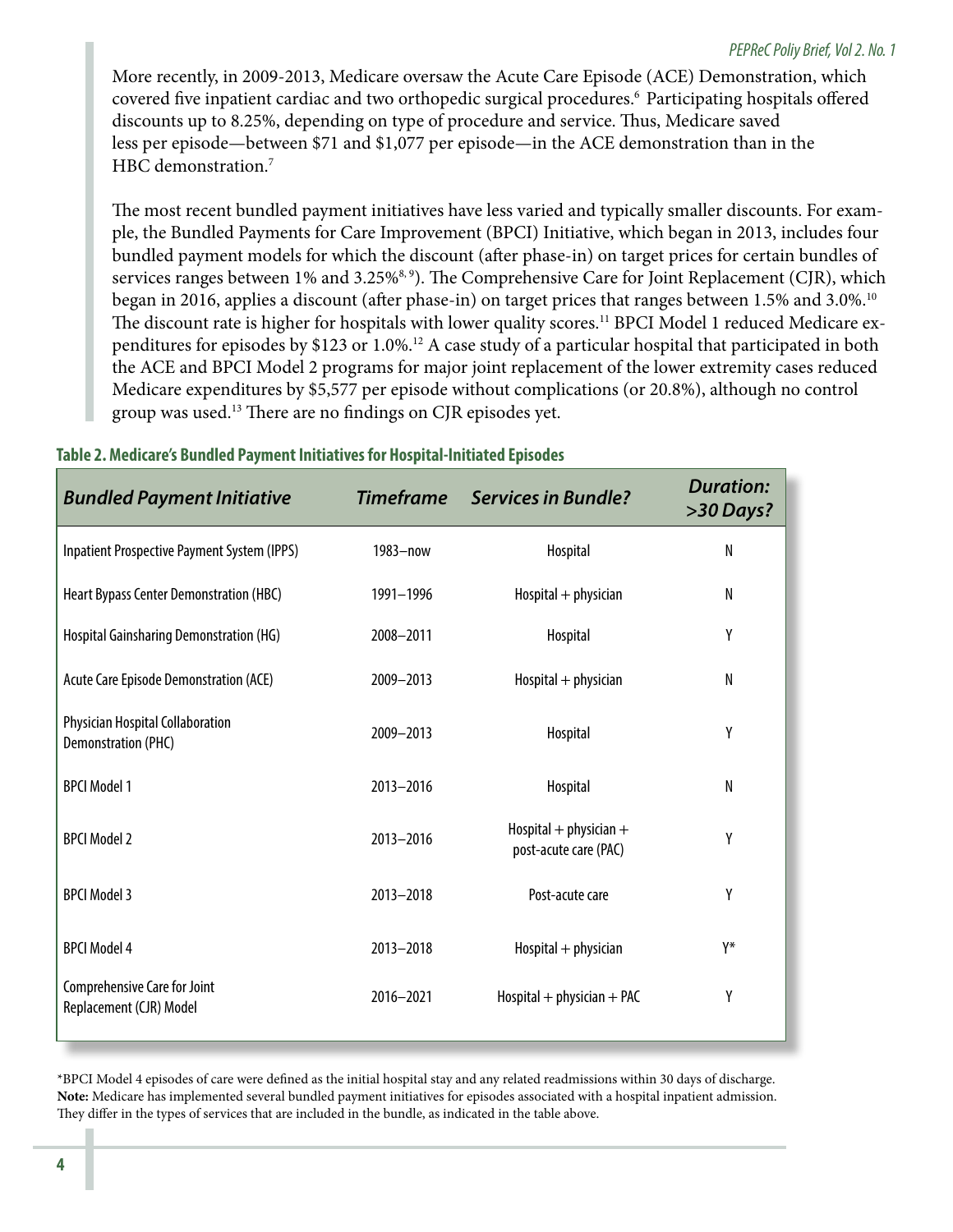### **Bundled Payments and Health Care Utilization**

Bundled payment contracting can affect the services that are provided. In particular, the literature suggests that when post-acute care services are included in the bundle definition (as in the BPCI Model 2 initiative), their use and intensity are diminished. For example, patients under the BPCI Model 2 program are less likely to be admitted to a skilled nursing facility (SNF); moreover, if they are admitted to one of these facilities, the length of stay is reduced. Often SNF usage is substituted for home health care, which was a less expensive option.<sup>13</sup> However, when post-acute care services are not included in the bundle (e.g. under IPPS, HBC, and BPCI Model 1), these services often increase.<sup>14, 15, 16, 17, 18</sup>

In contrast to post-acute care, most bundled payment initiatives do not affect readmission rates. However, there are a few exceptions. One exception is the cardiovascular surgical episodes in the ACE demonstration (which does not include readmissions), which were associated with an increase in readmission costs per case. The other cardiovascular episodes were associated with an increase as well, but the findings are not statistically significant.7 However, another study on the ACE demonstration found a decrease in readmission rates for orthopedic surgery episodes.<sup>19</sup> For certain episodes (e.g. non-surgical cardiovascular cases) under BPCI Model 3 (which did not include readmissions), the readmission rates increased. For other episodes under the same program, the readmission rates either did not change or decreased.<sup>14</sup>

Bundled payments' effects on ED visits have only been studied for IPPS and BPCI Models 2-4. Under IPPS, the proportion of cases admitted to the ED post-discharge increased.15 Under the BPCI Models, the proportion did not change within a 90-day post-discharge window.13

Because bundled payments do not control the number of episodes, it is possible that providers may try to offset price decreases with volume increases, which may increase overall spending. However, good evidence regarding the effect on volume is limited, and, of the evidence that is of decent quality, the findings are mixed.

## **Bundled Payments and Health Care Quality**

For the most part, bundled payment approaches have not consistently increased mortality rates, increased complications, or worsened patient functioning measures. Almost all initiatives are associated with no statistically significant change in mortality rates, with two exceptions. For cardiovascular surgery episodes under BPCI Model 2, mortality rates increased; however, for spine surgery episodes under BPCI Model 2, mortality rates decreased.

The evidence on complications is mixed. Under IPPS, there was no change in the likelihood of an intensive care unit (ICU) admission. However, under BPCI Model 1, which did not include post discharge care, the likelihood of an ICU admission increased more at participating hospitals than at non-participating ones. Under the ACE demonstration, revascularization rates increased after certain surgeries, and either remained the same or decreased after other surgeries.

The evidence regarding the effect of bundled payments on patient functional status is limited. For IPPS, the evidence points to no significant change in status.<sup>16, 20</sup> BPCI Models 2-4 are associated with no change for the majority of functioning measures.<sup>14</sup> However, three of the five measures for cardiac surgery cases under BPCI Model 4 exhibit worse performance, as does one of the three measures for SNF-initiated episodes under BPCI Model 3, one of the five measures for orthopedic surgery cases under BPCI Model 2, and two of the five measures for gastroenterology cases under BPCI Model 2.14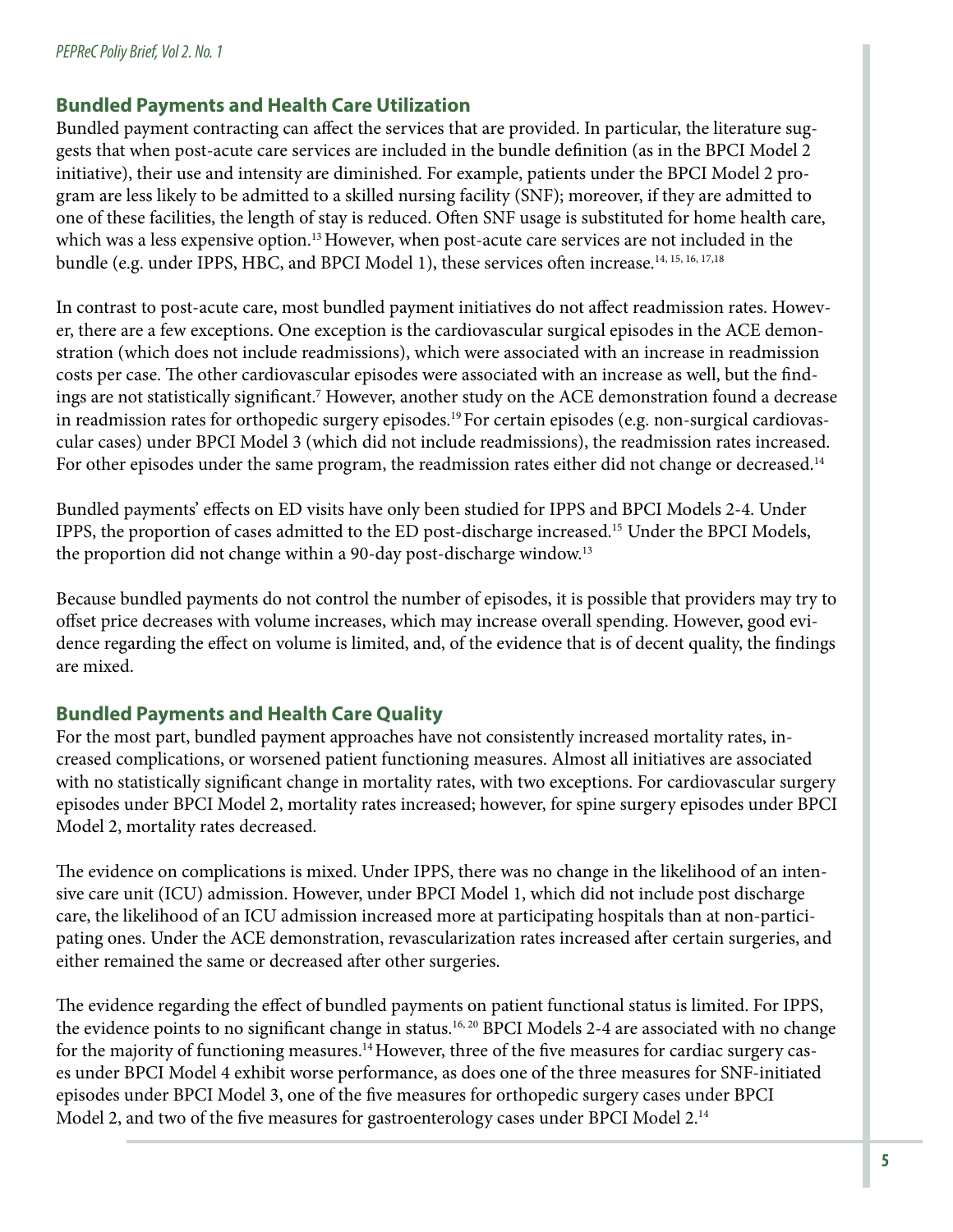#### **Discussion & VHA Considerations**

As the VHA further develops contracts for non-VHA care, it is important for the organization to understand the potential effects of bundled payment models. To implement them, the VHA would need to identify the types of conditions for which bundled payment contracts are advantageous (just as Sood et al., 201121 did for Medicare), as well as the geographic areas where providers are willing to accept bundled payment contracting. VHA would also need to define episodes and bundles. For example, the VHA could pay non-VHA providers a fixed payment for cardiovascular surgeries, bundling all services during the hospitalization, or it could expand the bundle to services provided up to 90-days after discharge. If the VHA does not include post-discharge care in the bundle, it should anticipate possible increases in post-discharge care as Veterans may need more treatment from VHA skilled nursing facilities or home health agencies after treatment by non-VHA providers. However, if the scope of the bundle were expansive enough, the VHA would circumvent issues of coordination, i.e., Veterans would not have to coordinate their care between VHA and non-VHA providers.

In terms of cost, bundled payment contracting may be a way to reduce the uncertainty in VHA expenditures. By prospectively determining the prices that it will pay to the providers for bundles of services, uncertainty is reduced. The VHA could further reduce uncertainty by setting thresholds that bound the number of episodes to non-VHA. However, it is unclear whether the VHA would reduce overall costs (relative to what it would need to spend to increase the same amount of access within the VHA). This would depend on the ability for the VHA to negotiate prices that are lower than what the VHA would have to spend to hire more clinicians to perform the relevant services. Some studies estimate that internal VHA costs per service are often less than what it would pay at Medicare rates.<sup>2</sup> It is unclear whether the VHA could negotiate discounts off Medicare rates from non-VHA providers.

# About PEPReC Policy Briefs

This evidence-based policy brief is written by the Partnered Evidence-based Policy Resource Center (PEPReC) staff to inform policymakers and VHA managers about the evidence regarding determinants of demand for VHA care within the broader health system and economy. PEPReC, the Partnered Evidence-based Policy Resource Center, is a QUERI-funded resource center that collaborates with operational partners to design and execute randomized evaluations of VHA initiatives, develops and refines perfomance metrics, and writes evidence-based policy briefs.